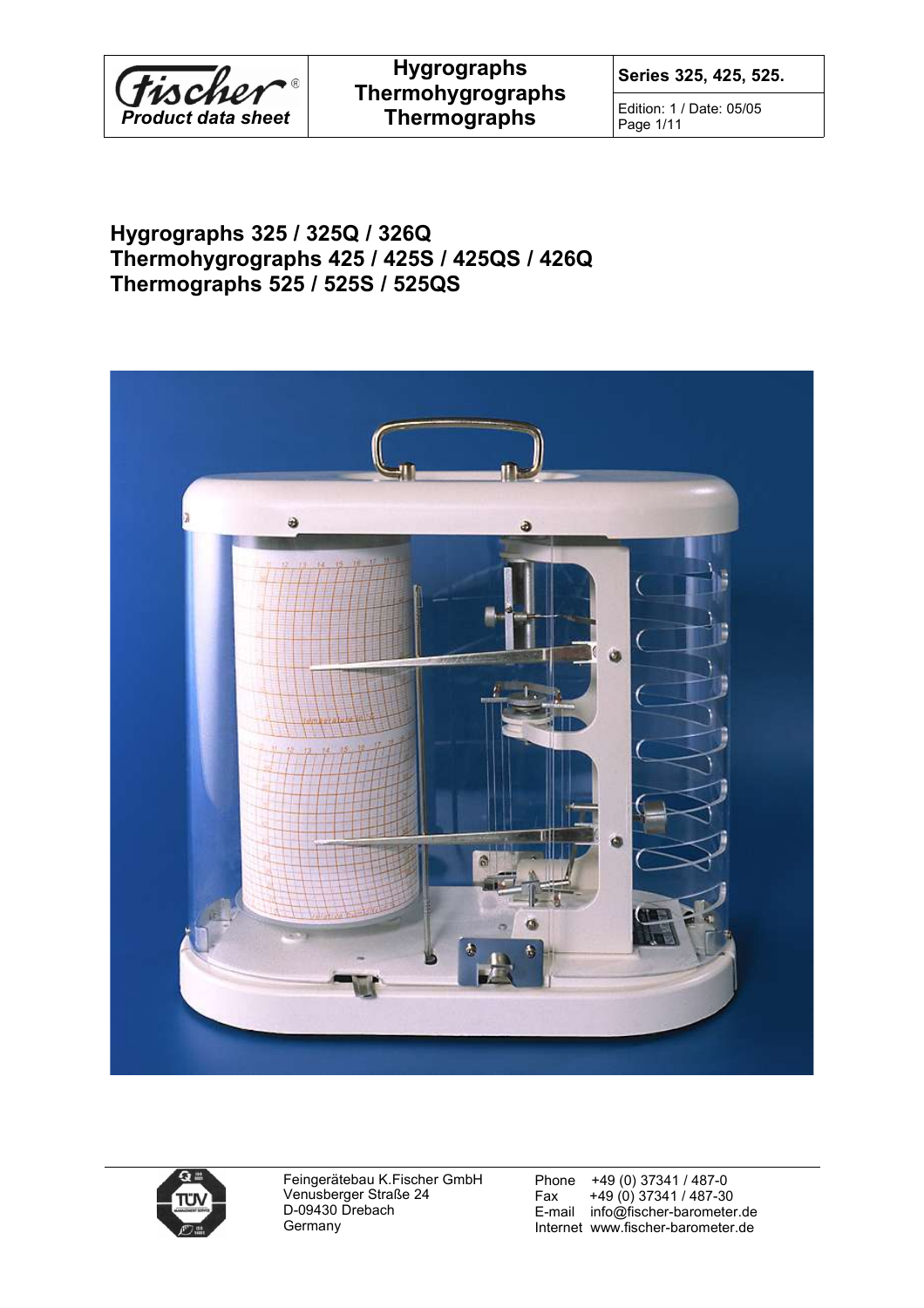

Edition: 1 / Date: 05/05 Page 2/11

# **Chapter survey**

|                                              | Page           |
|----------------------------------------------|----------------|
| 1. General                                   | 3              |
| 2. Function / technical data                 | 3              |
| 3. Transport mode                            | 6              |
| 4. Start up                                  | 6              |
| 4.1. Setting drum revolution cycle           | 6              |
| 4.2. Clock work starting                     | 7              |
| 4.3. Operation start-up                      | $\overline{7}$ |
| 5. Maintains                                 | 8              |
| 5.1. Clockwork runtime / change battery      | 8              |
| 5.2. Chart paper replacement                 | 8              |
| 5.3. Write fibre changing                    | 8              |
| 5.4. Null-point correction                   | 8              |
| 5.5. Humidity measuring element regeneration | 9              |
| 5.6. Cleaning of the housing                 | 9              |
| 5.7. Correction of possible errors           | 9              |
| 6. ECC conformity explanation                | 11             |
| 7. Limitation of liability / exclusions      | 11             |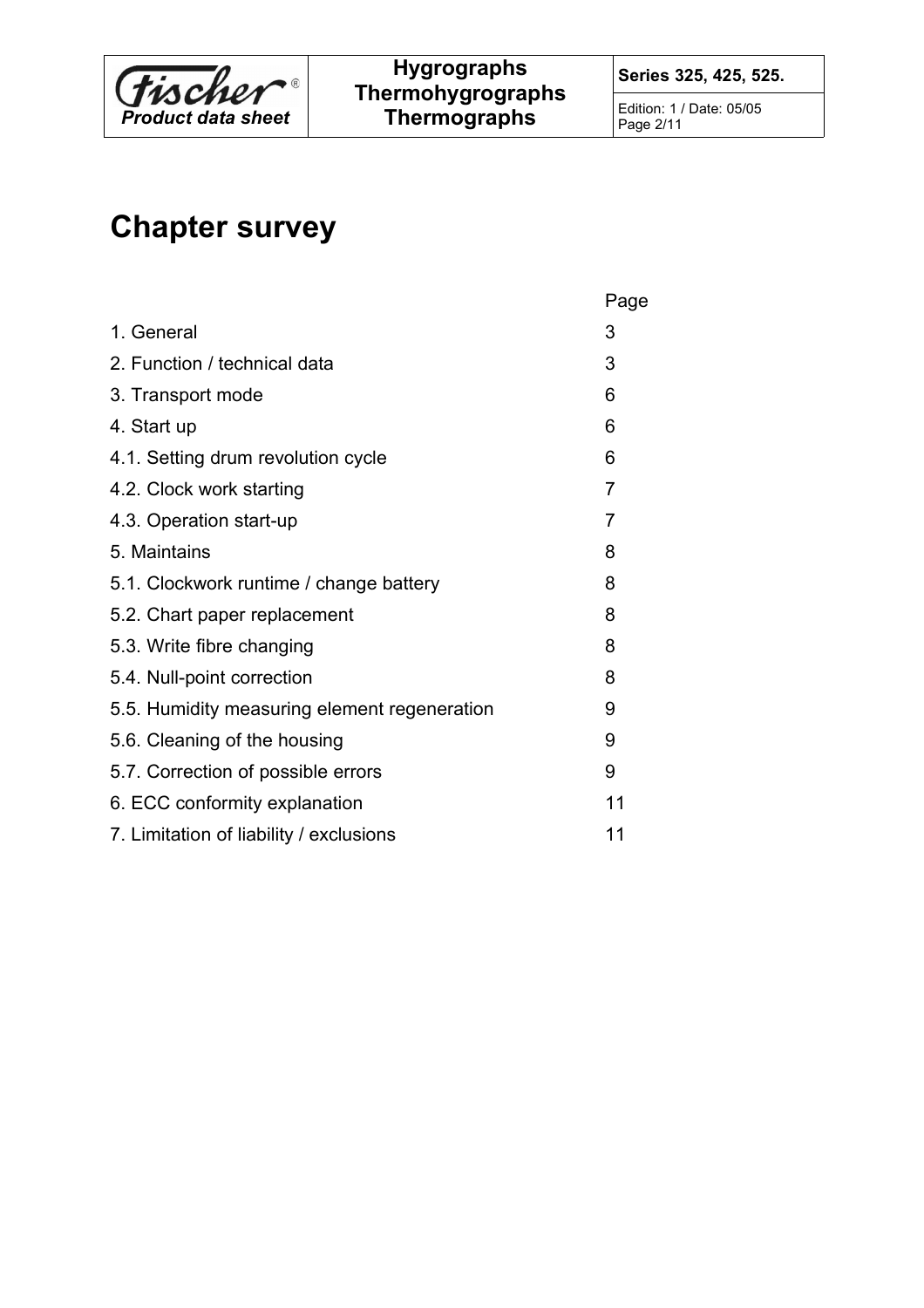

# **Series 325, 425, 525.**

Edition: 1 / Date: 05/05 Page 3/11

# **1. General**

This manual contains all important information about the function, start-up and maintenance of the thermal/hygrographs. Before start-up you should see it completely. The use of the thermo/hygrograph must be exclusively with consideration of the instruction, technical data and operating conditions specified in this guidance. Disturbances cannot be excluded at neglect of instructions, inappropriate treatment and not intended use.

## **2. Function / technical data**

Thermo/hygrographs serve long period registration of air temperature and relative humidity. The measuring element of the thermograph is an u-shaped bimetal with high specific bending, which reacts with short inertia time to changes of temperature. In the hygrograph's part is used the humidity-dependent length variation of hair or synthetic fibres.

The parts of the instrument movements consist of brass and are matte. All axles are made in stone, whereby the instruments have a minimal resting friction. The measuring elements are within the housing and therefore protected from mechanical damages. Despite it, the measuring elements are sufficiently ventilated. The used materials and all surfaces processing lend a very good corrosion resistance of the instruments.

The thermo/hygrographs are equipped with a mechanical or quartz clockwork, the recording drum revolution cycle can be easy set from week to daily or monthly cycle (monthly cycle for quartz clockwork only), with corresponding time 25.6h/176h/783h. The recorders are supplied completely with write fibres as well as chart paper for one year period. Optionally items can be equipped with a safety lockable housing.

Typ Clockwork Measuring element Measuring range

## **Hygrographs**

| 325 | mechanic 1d - 7d                | hair            | 0 to 100% relative humidity |
|-----|---------------------------------|-----------------|-----------------------------|
|     | $325Q$ electronic 1d - 7d - 31d | hair            | 0 to 100% relative humidity |
|     | $326Q$ electronic 1d - 7d - 31d | synthetic fibre | 0 to 100% relative humidity |

## **Thermohygrographs**

| 425<br>mechanic 1d - 7d<br>425S mechanic 1d - 7d                | Bimetal / hair<br>Bimetal / hair            | $-35$ to +45°C / 0 to 100% r.h.<br>$-15$ to +65°C / 0 to 100% r.h. |
|-----------------------------------------------------------------|---------------------------------------------|--------------------------------------------------------------------|
| 425QS electronic 1d - 7d - 31d<br>426Q electronic 1d - 7d - 31d | Bimetal / hair<br>Bimetal / synthetic fibre | $-15$ to +65°C / 0 to 100% r.h.<br>$-5$ to +55°C / 0 to 100% r.h.  |
| Thermographs                                                    |                                             |                                                                    |

| 525 | mechanic 1d - 7d               | <b>Bimetal</b> | $-35$ to +45°C. |
|-----|--------------------------------|----------------|-----------------|
|     | 525S mechanic 1d - 7d          | <b>Bimetal</b> | $-15$ to +65°C. |
|     | 525QS electronic 1d - 7d - 31d | Bimetal        | $-15$ to +65°C. |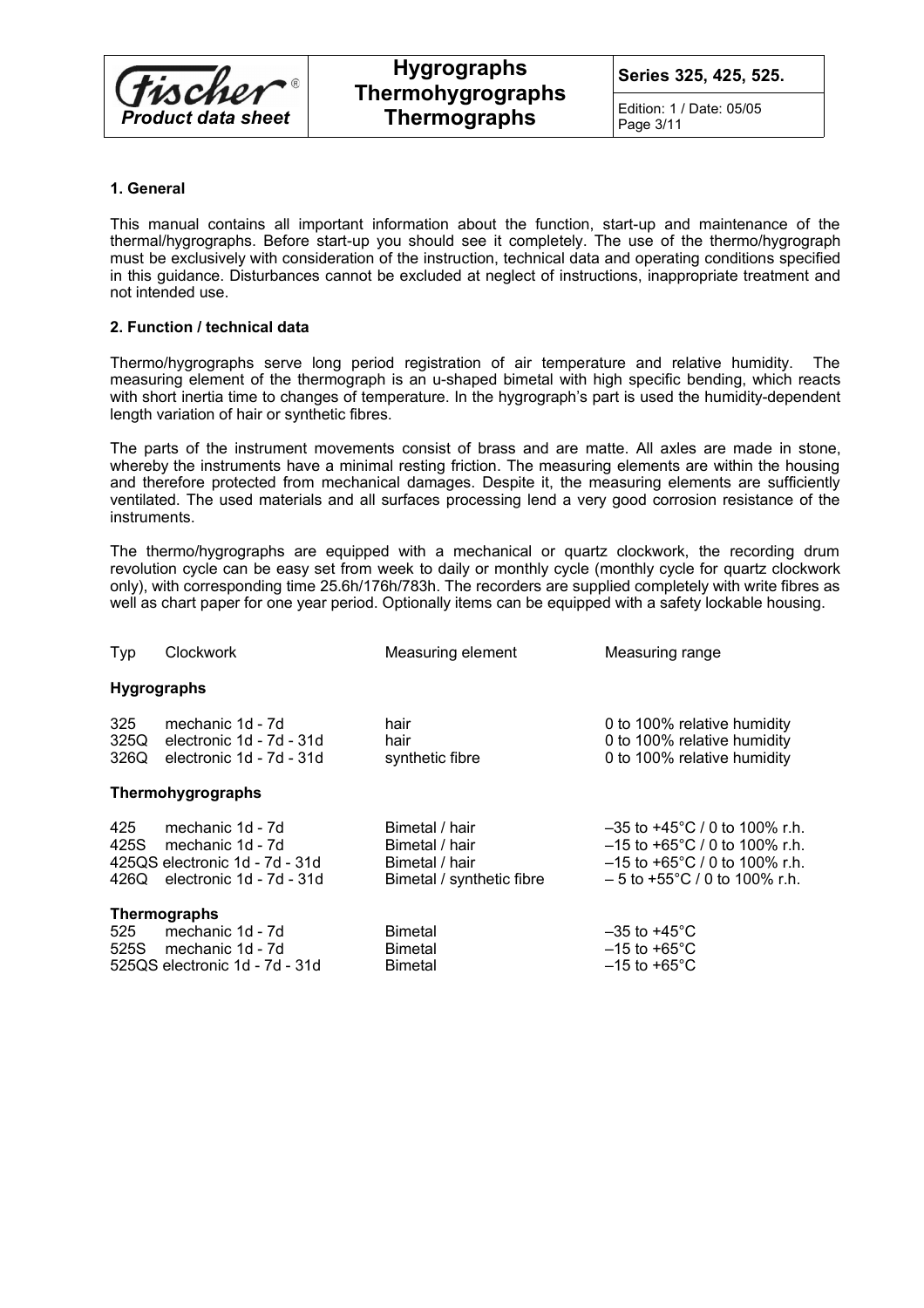

**Series 325, 425, 525.**

Edition: 1 / Date: 05/05 Page 4/11

# **Mechanical construction**



(1) drum

- (2) chart paper clamp
- (3) release lever
- (4) disengaging link
- (5) lock fastener
- (6) write arm hygrograph
- (7) hair / fibre harps
- (8) null-point correction hygrograph
- (9) write arm thermograph
- $(10)$  band with needle
- (11) bimetal
- (12) null-point correction thermograph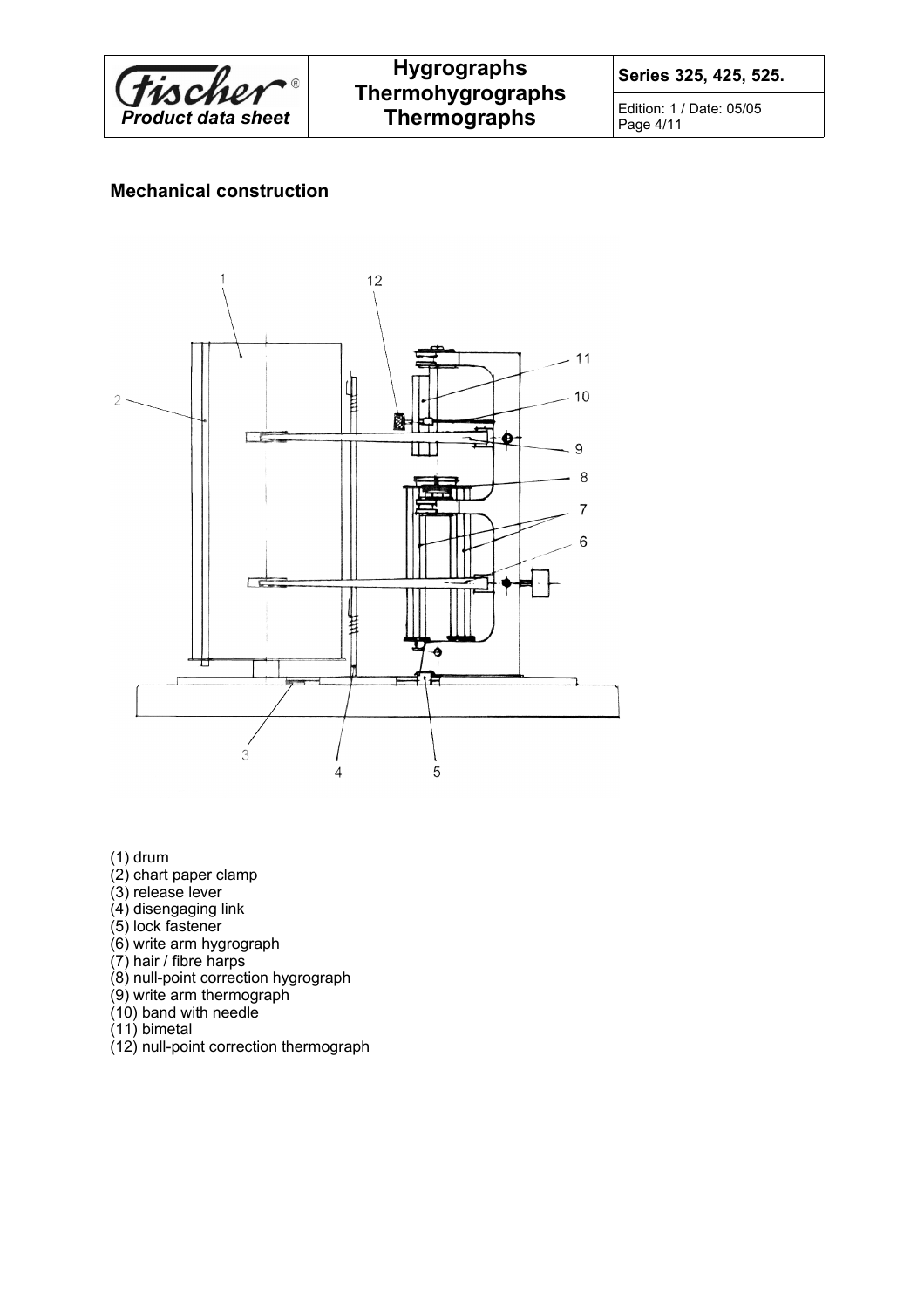

Edition: 1 / Date: 05/05 Page 5/11

# **Technical data**

| measuring element   | temperature                     |  |
|---------------------|---------------------------------|--|
| - bimetal           | $-35+45^{\circ}C$ ;<br>±0.5K    |  |
| - bimetal           | $±0,5$ K<br>$-15+65^{\circ}C$ ; |  |
| - bimetal           | $-5+55^{\circ}C$ ;<br>±0.5K     |  |
| measuring element   | air humidity                    |  |
| – hair              | $0100\%$ ; ± 3% at 20100% r.h.  |  |
| $-$ synthetic fibre | $0100\%$ ; ± 3% at 20100% r.h.  |  |

#### **Clockwork**

| - Mechanic drum clockwork acc. to DIN 58658 |            |
|---------------------------------------------|------------|
| revolution cycle                            | day 25,6 h |
|                                             | week 176 h |
| autonomic operation                         | 1 week     |

#### *– Electronic Quartz clockwork*

| revolution cycle    | day 25,6 h                                               |
|---------------------|----------------------------------------------------------|
|                     | week 176 h                                               |
|                     | month 783 h                                              |
| autonomic operation | 12 months (used the battery type Mignon (AA) 1,5 V (R6)) |

## *Recording drum*

- drum material: plastic
- chart paper holder material: brass nickel plates
- diameter 93,3 mm
- high 93 mm (thermographs, hygrographs)
- high 186 mm (thermohygrographs)
- write range 80 mm for each measuring element
- chart paper resolution 1°C und 5% rel. humidity

## *Werkstoffe*

- transmission system -brass matte-chromium-plates, axles in chrome-plated steel
- movement stand -aluminium white varnished<br>– base plate aluminium white varnished
	- -aluminium white varnished
- housing cover part -chrome-plated steel X5CrNi1810, corrosion resistant, white varnished
- 
- Lateral surface -plastic transparent, scratch-proof

## *Housing dimensions*

- thermographs und hygrographs length 290 x broad 145 x height of 190 mm
- thermohygrographs length 290 x broad 145 x height of 260 mm

# *Accessories:*

- 60 sheets of week chart paper
- 2 pieces of write fibre (thermograph, hygrograph)
- 4 pieces of write fibre (thermohygrographs)
- Battery Mignon (AA) 1,5 V (R6) (for electronic Quartz clockwork)
- optionally: carrying case ES\*55 (thermographs, hygrographs) carrying case DS455 (thermohygrographs)
- optionally: lockable housing by installation of a safety lock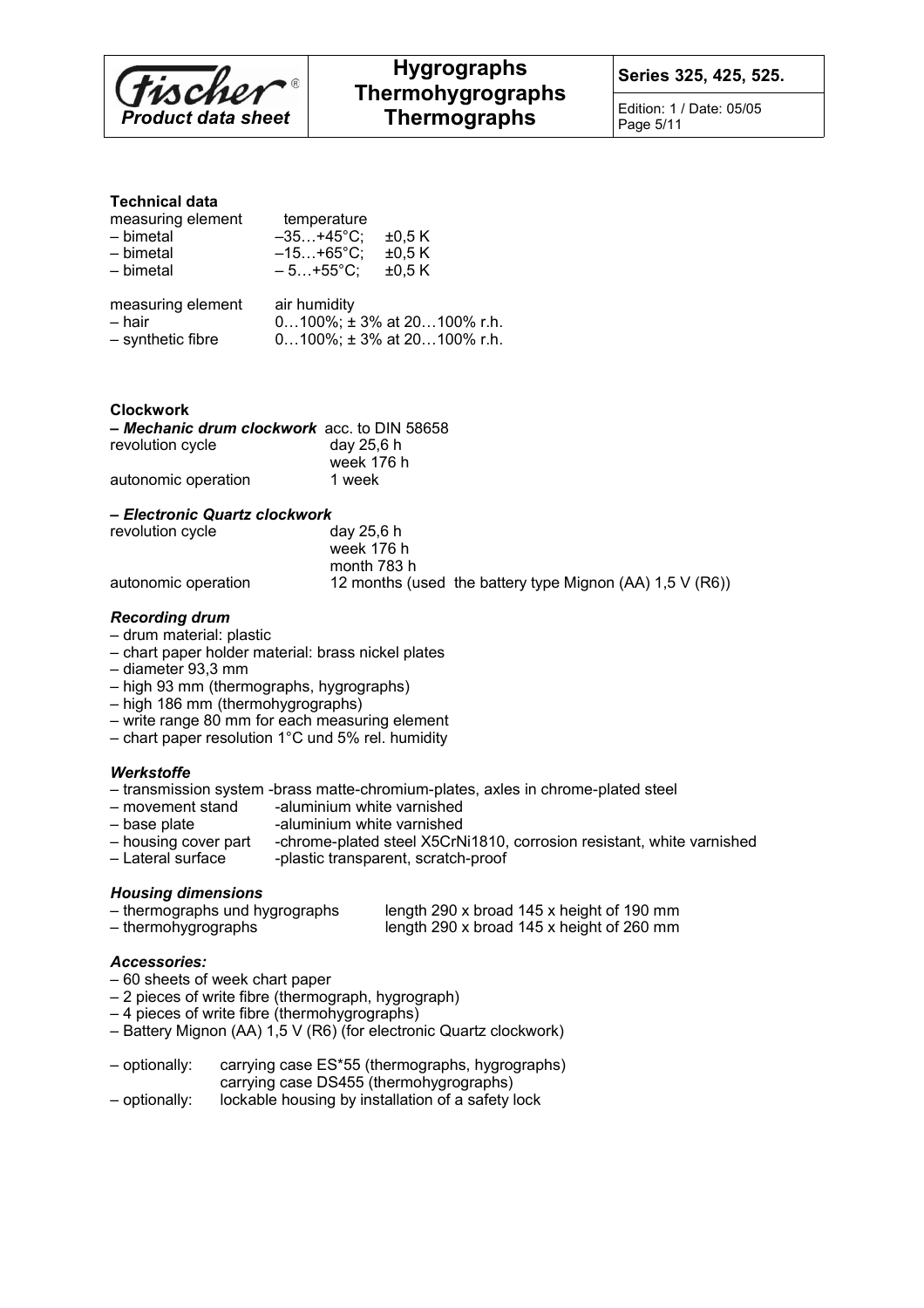

Edition: 1 / Date: 05/05 Page 6/11

# **3. Transport mode**

After you took the thermo/hygrograph out of the packing, remove please the surrounding paper as well as the sticking ring, which protect the carrying handle.

**Note:** Take from the packing as well as the provided accessories (functional paper, write fibre, if necessary battery and clockwork key).

To open a housing of the thermo/hygrograph press the lock fastener (5) to the left and up the left and right plastic hood

. **Optionally:** In case of safety lockable housing first the safety lock on the frame cover has to be unlocked with the help of the provided keys.

The thermo/hygrographs are supplied in the transport mode, i.e., with locked and relieved mechanics. Before the start-up of the equipment the transport lock is to be loosened

**Thermograph:** Lift the write arm (9) from the spring clip at the disengaging link (4) and hold in this position. Insert now carefully the band with needle (10) into the opposite case at the bimetal (11). Let you the write arm simultaneous slide slowly downward.

**Hygrograph:** Lift the write arm (6) from the spring clip at the disengaging link (4) and let you the write arm slide upward.

**Thermo-Hygrograph:** Follow both of the higher indicated steps. It is absolutely necessary to protect again exclude damages before each transport the thermo/hygrographs. Hang up the write arm(s) into the arm holder(s) (spring clip) at the disengaging link again.

# **4. Start up**

## **4.1. Setting the drum revolution cycle**

Inside of the recording drum (1) is the clockwork, which revolves the recording drum in the clockwise direction. The clockwork can be set for 7D (week revolution cycle), for 1D (daily revolution cycle), and 31D (monthly revolution cycle).

**Note:** The 31D setting (monthly revolution) is possible only with quartz clockwork. The delivered thermo/hygrographs have a week drum revolution cycle, if nothing another was agreed in the order. For a changing of the revolution cycle, the recording drum (1) must be removed upward from the clockwork.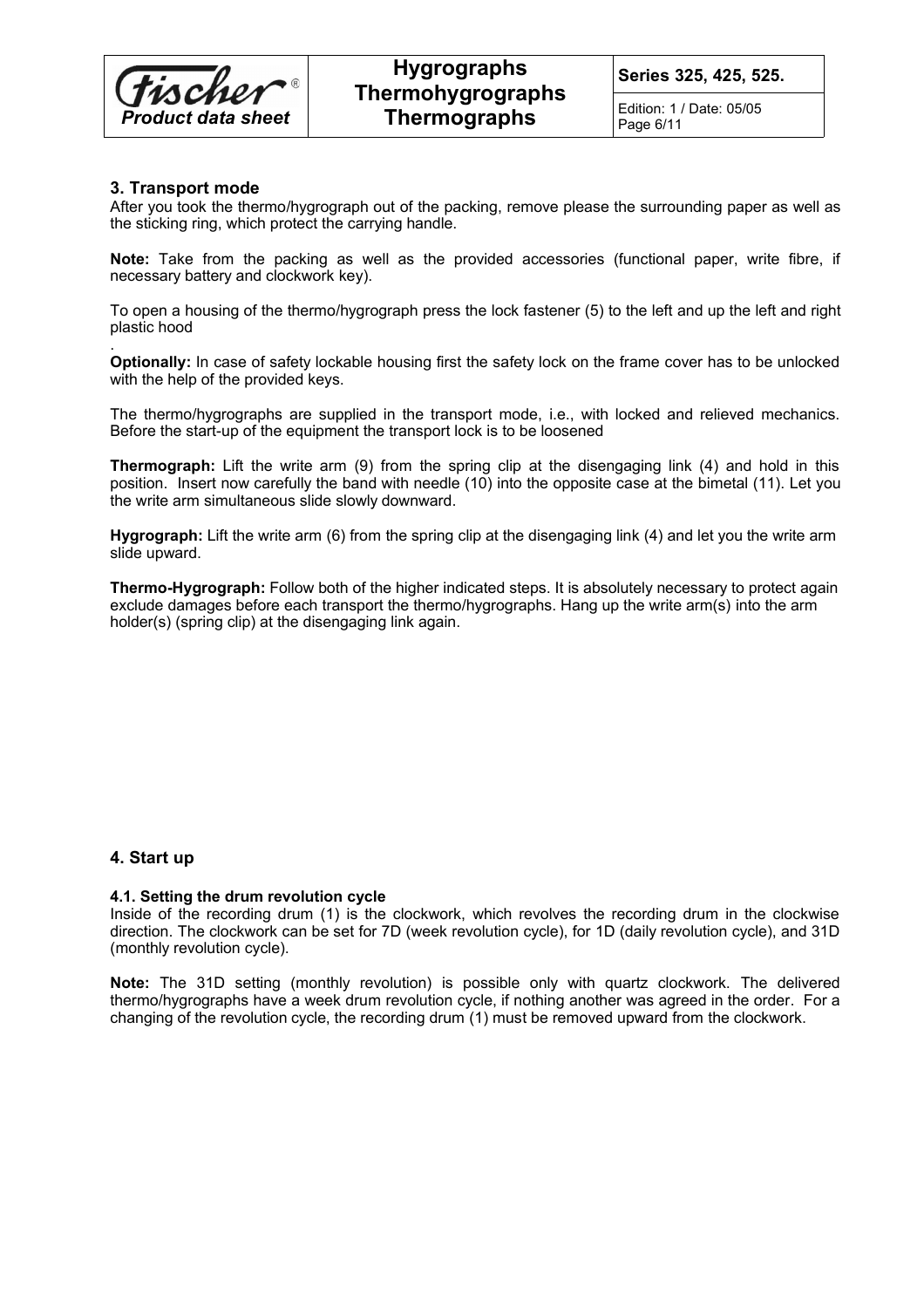

**Series 325, 425, 525.**

Edition: 1 / Date: 05/05 Page 7/11

# **Mechanical clockwork:**



Unscrew the clockwork key (14) in the clockwise direction, present at the drum. Subsequently, you seize the drum (1) with both hands under the edge and take it off upward from the clockwork.

After taking the drum off the revolution cycle setting can be made, as the gear wheel (15) in the drum is taken off and attached opposite again.

Set the recording drum again onto the clockwork push on it and screw the clockwork key against the clockwise direction.

# **Electronic quartz clockwork**

Keep with both hands under the edge of the recording drum and take off the drum upward from the clockwork. After taking the drum (patch cord off), the revolution cycle setting can be change by pressing downward the red gear wheel disk from the highest position (7D).

The middle position of the clockwork corresponds to a monthly revolution cycle (31D), in the lowest position daily circulation (1D). It is to be made certain that the appropriate gear wheels engage.

**Note:** After change of the drum revolution cycle it is necessary to use another corresponding chart paper (see 5.2).



# **4.2. Clockwork starting**

**Mechanical Clockwork:** The clockwork is drawn up with the help of the clockwork key (14) against the clockwise direction and taken thus in enterprise. Draw the clockwork up completely.

**Electronic quartz clockwork:** By using the provided battery, type Mignon (AA) 1.5 V (R6) into the battery holder (13) the clockwork is ready to operate. It is very important to paid attention to the correct polarity. After that the recording drum (1) is to be set onto the clockwork again.

## **4.3. Operation start-up**

The delivery set includes 2 (for thermo/hygrograph) or 4 (for thermohygrograph) write fibres. After removing the protective cap write fibre(s) is to be set onto the write arm(s).

Before beginning of the data registration is be set the chart paper corresponding to drum revolution cycle and the recording drum (1) must be turned to the according time position. By manipulation of the lever (3), the disengaging link (4) releases the write arm(s) and write fibre(s) touches the chart paper on the drum. Close the housing, by folding first the right, afterwards the left part of the plastic hood into the centre, until the plastic hoods lock audibly. After locking the housing the thermo/hygrograph is ready for use.

**Optionally:** the safety lockable housing of the thermo/hygrograph can be protected against unauthorized access with the help of the safety lock on the frame cover.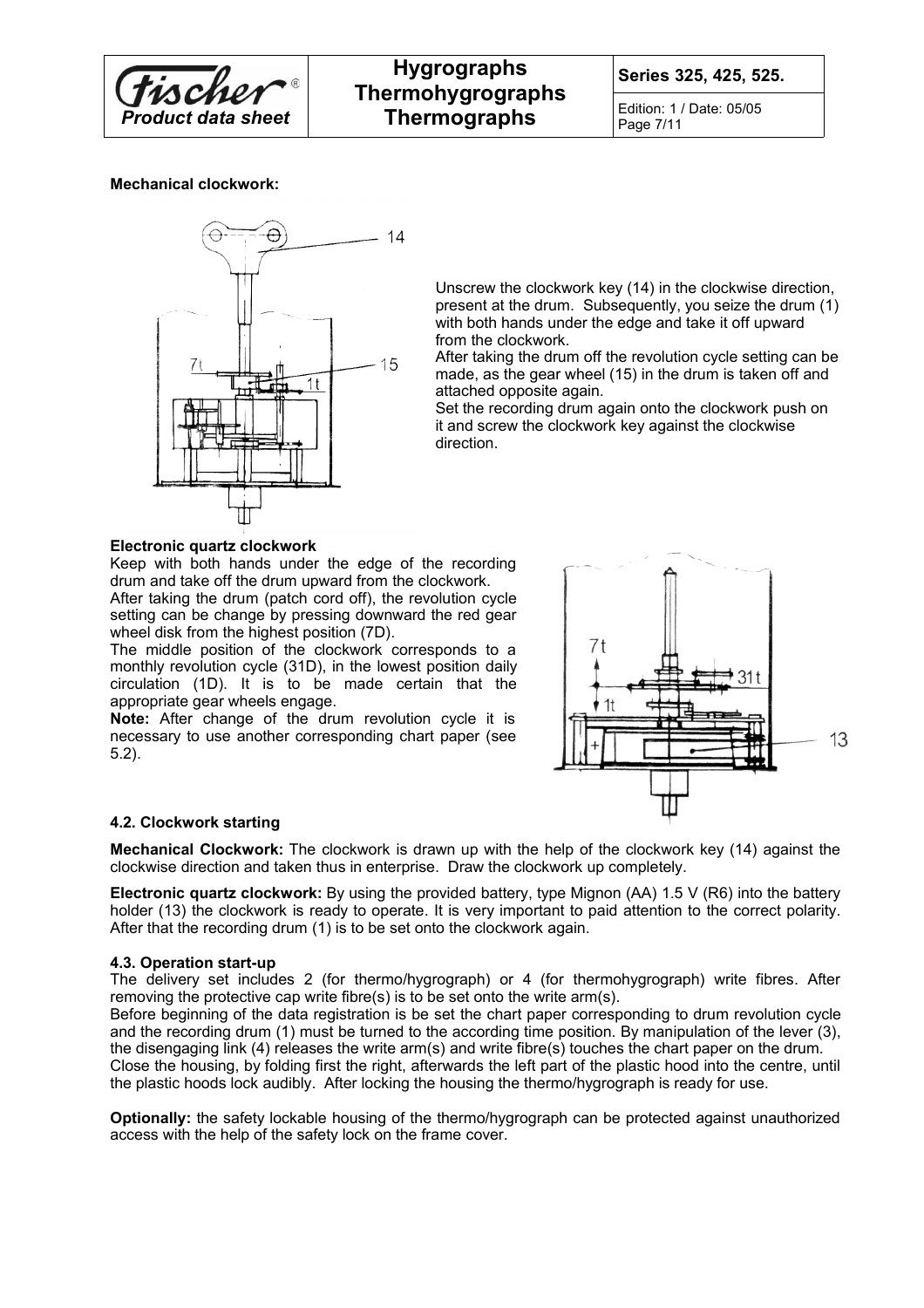

**Series 325, 425, 525.**

Edition: 1 / Date: 05/05 Page 8/11

## **5. Maintains**

## **5.1 Clockwork runtime / change battery**

## **Mechanic clockwork:**

The clockwork has an at least one-week operating autonomy, if it was completely drawn up with start-up. The operating autonomy is independent of the drum revolution cycle setting.

At expiration of one operating week the clockwork is to be again completely drawn up with the help of the clockwork key. Always draw the clockwork up against the clockwise direction, otherwise the clockwork spring can be destroyed.

# **Electronic quartz clockwork:**

The clockwork has an operating autonomy of approx. 12 months. The operating autonomy depends on the selected drum revolution cycle as well as an operating conditions. If the clockwork stops, then you should change the battery, (see 4.1. and 4.2). Always use a battery of the type Mignon (AA) 1.5 V (R6).

## **5.2 Chart paper replacement**

At the end of drum revolution cycle press the clamp (2) from down to top at the bottom side of the drum (1) and remove the drawn chart paper.

Set a new chart paper under the clamp and press it up to locking. It is necessary to mount the bottom side of the chart paper directly on the border in the lower edge of the recording drum. Afterwards the recording drum can be set again onto clockwork.

**Note:** In case mechanical clockwork the clockwork key (14) in the clockwise direction must be unscrewed before taking the recording drum (1) off. Accordingly this is to be screwed on after putting the recording drum on against the clockwise direction again.

## **5.3. Write fibre changing**

the write fibre has one work cycle from approx. 6 to 8 months depends on operating conditions. If it is not enough write quality, remove the write fibre from write arm and replace by a new one (see 4.3)

## **5.4. Null-point correction**

On the basis of reference equipment accomplished comparative measurements deviations, which lie outside of the indicated range of tolerance (see 2. Technical data), the null-point of the thermo/hygrograph can be corrected.

**Thermograph:** The null-point screw (12) is left at the free end next to bimetal (11).

**Hygrograph:** The null-point screw (8) is above the measuring elements (7) of the instrument movement.

**Thermohygrograph:** Make if required the null-point correction for both instrument movements, as described above.

**Note:** The screws for adjustment the amplitude are secured lacquer and may not be adjusted. Any adjustment leads in any case to the measuring error.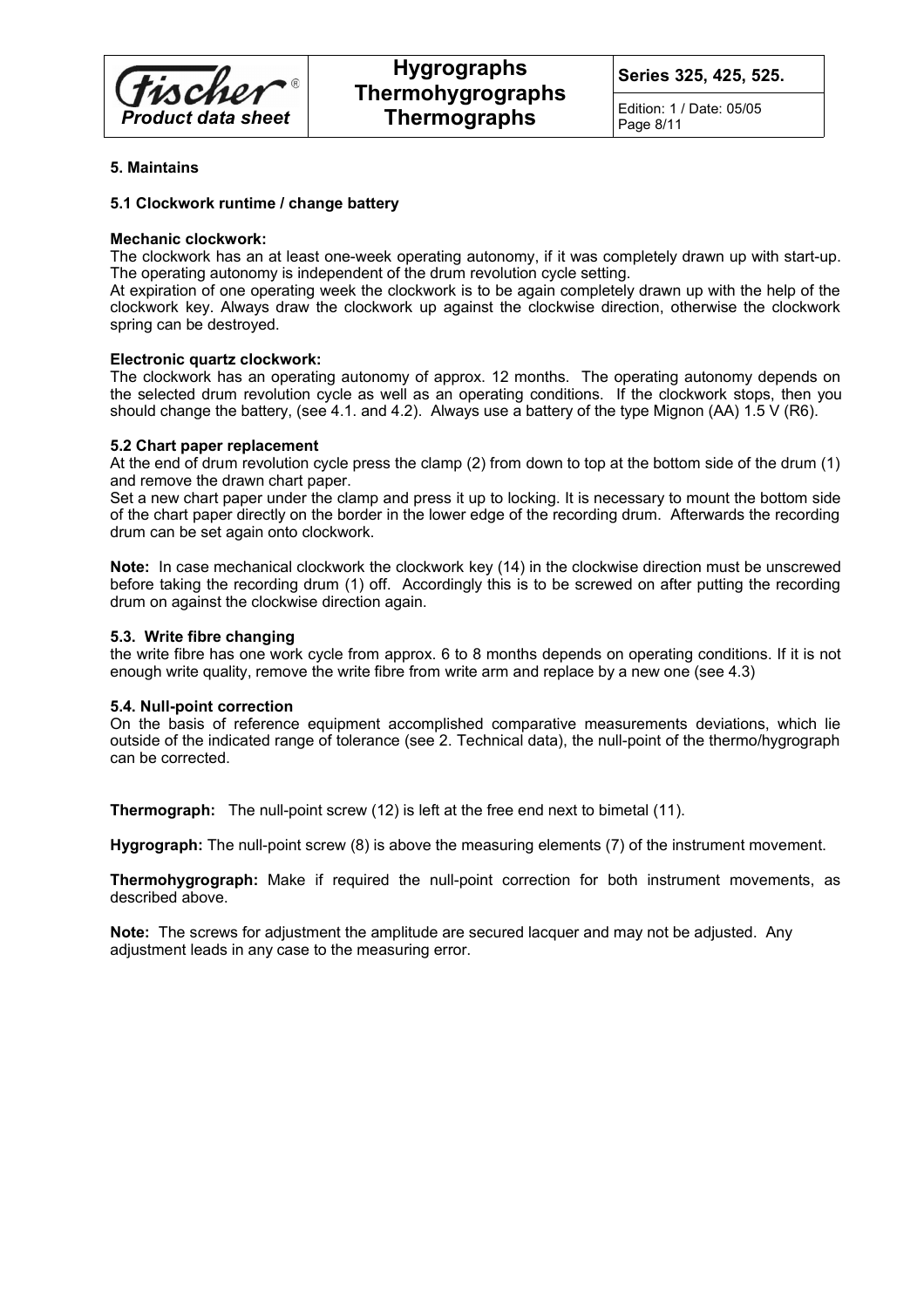

Edition: 1 / Date: 05/05 Page 9/11

# **5.5. Humidity measuring element regeneration**

To save the accuracy hygrograph/hygrothermographs the humidity measuring elements is to be regenerated regularly by high humidity. The instruments with the hair measuring element should be regenerated all two to three weeks. In case hygrographs/hygrothermographs with synthetic fibre as measuring element the regeneration is necessary only once or twice in the year. A regeneration is recommended, even if the hygrograph/hygrothermograph were not in use. The regeneration requires durable moistening of the measuring elements. The simplest regeneration can be provided by placing the equipment into a humid cloth.

The indicator accuracy can be examined at the same time at high air humidity. After approximately a half hour the item must indicate relative humidity 95 to 98%. If the indication does not lie within this range, then an appropriate correction must be made (see 5.3.null-point correction).

**Note:** The regeneration must take place absolutely in the loaded condition of the instrument movement, i.e., the write arm (6) is from the spring clip at the disengaging link to put out (see 3.Transport mode).

At the regularly high humidity conditions the measuring elements regenerate automatically (for example at the high night humidity). A regeneration is not to be made then additionally.

## **5.6. Cleaning of the housing**

the dust cover is made from transparent plastic. For the outside cleaning of the equipment can be used a dampened cloth with help of a mild detergent. Under any circumstances cleaning may not be used agents with solvents and/or scrubbing means.

#### **5.7. In the event of an error**

If the possibilities for the elimination of errors, listed in the following description, should lead behaviour not to success, please contact the manufacturer.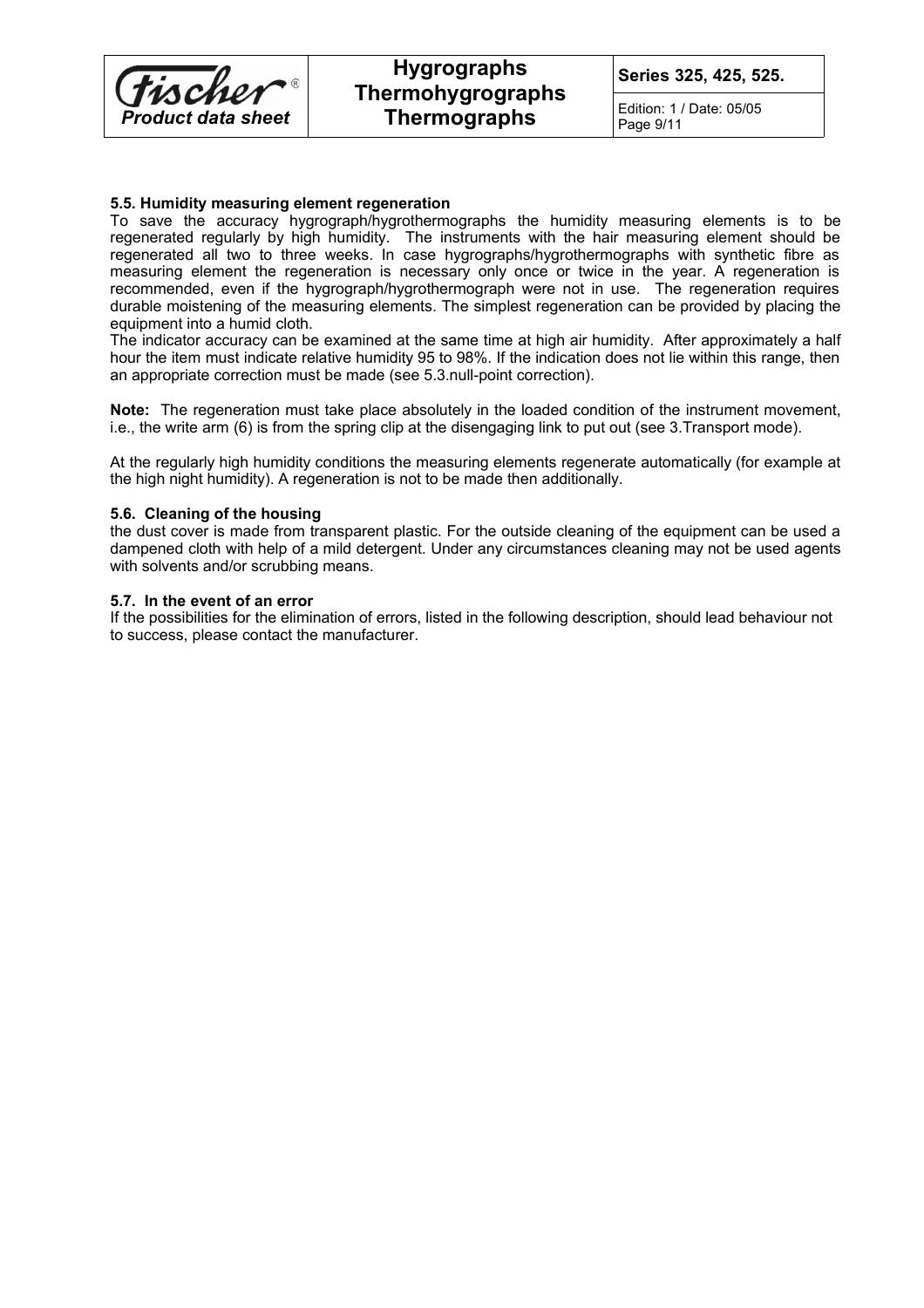

# **Series 325, 425, 525.**

Edition: 1 / Date: 05/05 Page 10/11

# **Table of possible error**

| error                                                                                          | possible cause                                                                                                                                            | <b>Elimination</b>                                                                                                                                                       |
|------------------------------------------------------------------------------------------------|-----------------------------------------------------------------------------------------------------------------------------------------------------------|--------------------------------------------------------------------------------------------------------------------------------------------------------------------------|
| no recording<br>of measured values                                                             | - write fibres are not on the<br>recording drum                                                                                                           | $-$ levers (3) press to the right (see 4.3.)                                                                                                                             |
|                                                                                                | - write fibre protective casing<br>is not taken off                                                                                                       | $-$ take off the casing (see 4.3.)                                                                                                                                       |
|                                                                                                | - write fibre is dried up                                                                                                                                 | - dampen write fibre with a drop<br>vinegar or citric acid                                                                                                               |
|                                                                                                | - write fibre is used up                                                                                                                                  | $-$ change write fibre (see 5.3.)                                                                                                                                        |
| sequential recording<br>of the measured values                                                 | - mechanic clockwork:                                                                                                                                     |                                                                                                                                                                          |
| in the same place<br>(no motion of the                                                         | - recording drum is not set<br>right on the clockwork axle                                                                                                | - screw on the recording drum<br>with the help of clockwork key (14)                                                                                                     |
| registration drum)                                                                             | on fastens                                                                                                                                                |                                                                                                                                                                          |
|                                                                                                | - clockwork is not drawn up                                                                                                                               | - draw clockwork up (see 4.2)                                                                                                                                            |
|                                                                                                | - electronic clockwork:                                                                                                                                   |                                                                                                                                                                          |
|                                                                                                | - recording drum mounted not                                                                                                                              | - press recording drum down                                                                                                                                              |
|                                                                                                | right on the clockwork axle                                                                                                                               | up to click                                                                                                                                                              |
|                                                                                                | - gear wheels do not interlink                                                                                                                            | - set the drum revolution cycle again                                                                                                                                    |
|                                                                                                | after changing of drum<br>revolution cycle                                                                                                                | pay attention to gear connections (see 4.1.)                                                                                                                             |
|                                                                                                | - battery discharged                                                                                                                                      | - change battery (see 5.1.)                                                                                                                                              |
| sequential record<br>of the same measured<br>value (constant<br>measured value)                | - write arm remains hanging on<br>spring clip on the disengaging<br>link $(4)$                                                                            | - press lever (3) completely to the right                                                                                                                                |
| time notices on the chart<br>paper are not<br>corresponding to the<br>motion of recording drum | - chart paper is not corresponding<br>to drum revolution cycle setting                                                                                    | - change the chart paper to<br>corresponding (see. 5.2.)<br>or set corresponding drum<br>revolution cycle (vgl. 4.1.)                                                    |
|                                                                                                | - electronic clockwork<br>- battery voltage insufficiently                                                                                                | - change battery (see 5.1.)                                                                                                                                              |
| displaying wrong<br>measuring value                                                            | - chart paper is not corresponding<br>to this thermo / hygrographs                                                                                        | - change chart paper to<br>corresponding                                                                                                                                 |
|                                                                                                | - chart paper does not lie<br>on the lower edge of the<br>recording drum (1)<br>- null-point drift<br>- degeneration of the humidity<br>measuring element | - set chart paper again, mount it<br>on the lower edge of drum<br>(see 5.2)<br>$-$ correct null-point (vgl. 5.4)<br>- regenerate humidity measuring<br>element (see 5.5) |
| write arm of thermo-<br>graph (9) shows down                                                   | - thermograph movement<br>is unconnected with write arm                                                                                                   | - insert band with needle (10) into<br>over-lying case of the bimetal (11)                                                                                               |
| hygrograph write arm<br>(6) shows to up                                                        | - hygrograph movement<br>is unconnected with write arm                                                                                                    | - hang up the small band with slotted<br>hole in tap (note: humidity write arm<br>must be free of spring clip at the<br>disengaging link (4))                            |
|                                                                                                |                                                                                                                                                           |                                                                                                                                                                          |